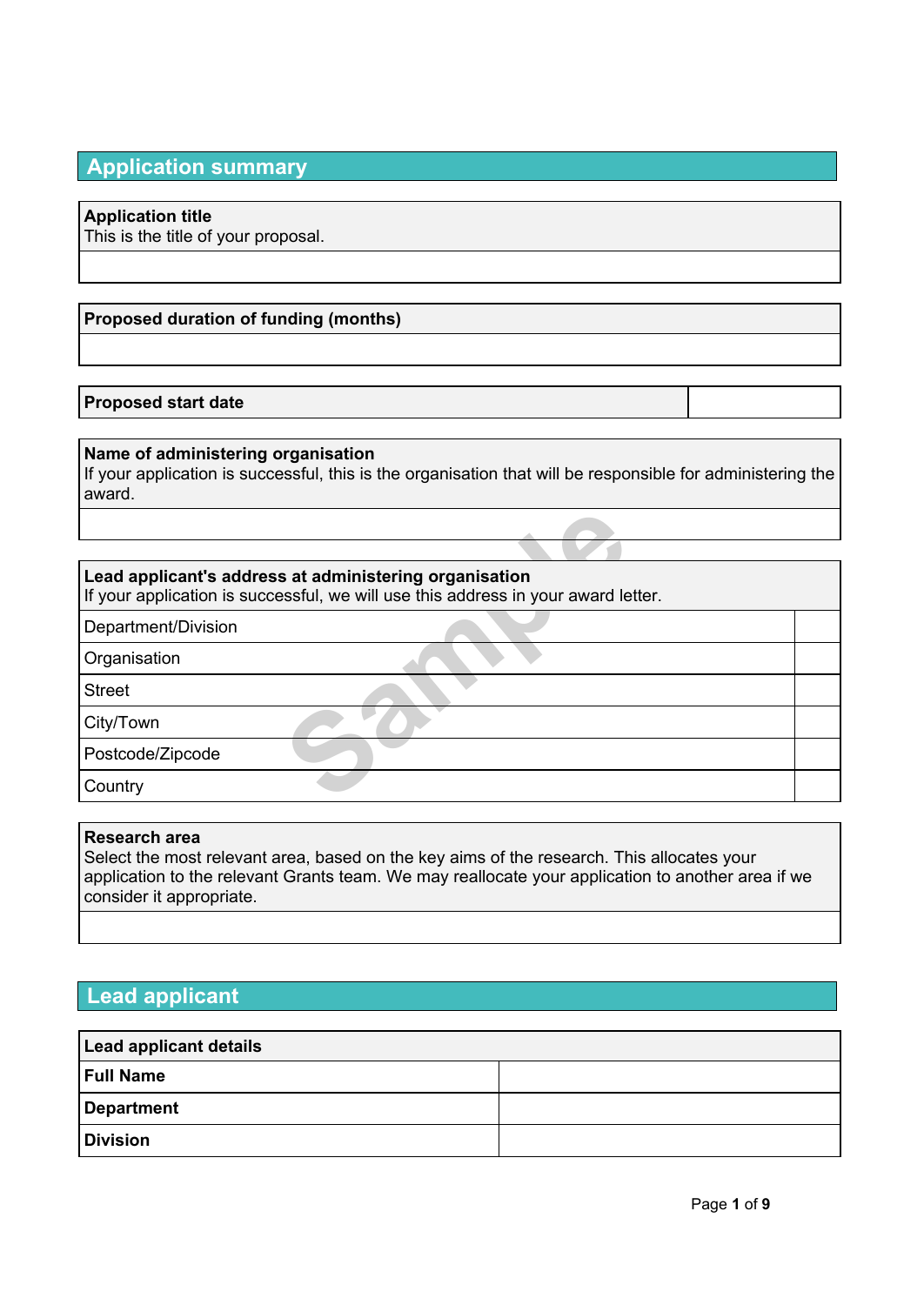| Organisation          |  |
|-----------------------|--|
| <b>Address Line 1</b> |  |
| ∫City/Town            |  |
| <b>Postcode</b>       |  |
| Country               |  |
| <b>Telephone No.</b>  |  |
| <b>Email Address</b>  |  |

| Career history (current/most recent first) |     |                 |                            |  |
|--------------------------------------------|-----|-----------------|----------------------------|--|
| ∣From                                      | To: | <b>Position</b> | <i><b>Organisation</b></i> |  |
|                                            |     |                 |                            |  |

# **Education/training**

| .    |                      |         |              |
|------|----------------------|---------|--------------|
| From | <b>Qualification</b> | Subject | Organisation |
|      |                      |         |              |

## **Source(s) of personal salary support**

**Example 19 Individing** (for example, through your organ<br>
sody), and the percentage of your salary they currently employed.<br>
Sample 19 Individual property rights or publication<br>
the structure eligibility.<br>
The search-relat State all your sources of salary funding (for example, through your organisation's block grant from a higher education funding body), and the percentage of your salary they contribute. Answer 'not applicable' if you are not currently employed.

*Your source of salary may affect your eligibility - please check the scheme webpage.*

If your source of salary places any restrictions on intellectual property rights or publications arising from your research, *contact us as this may also affect your eligibility.*

#### **Career contributions**

What are your most important research-related contributions? These may be from any stage of your research career. State what each contribution was, when it came about, why you think it is important and what impact it has had. Examples include publications, patents and impacts on policy.

(350 words max.)

#### **Research outputs**

List up to 20 of your most significant research outputs; at least five of these must be from the last five years. For 10 of these outputs, provide a statement describing their significance and your contribution (up to 50 words maximum per output).

Research outputs may include (but are not limited to):

- Peer-reviewed publications and preprints;
- Datasets, software and research materials;
- Inventions, patents and commercial activity.

For original research publications, indicate those arising from Wellcome-funded grants in **bold**, and provide the PubMed Central ID (PMCID) reference for each of these. You can find more information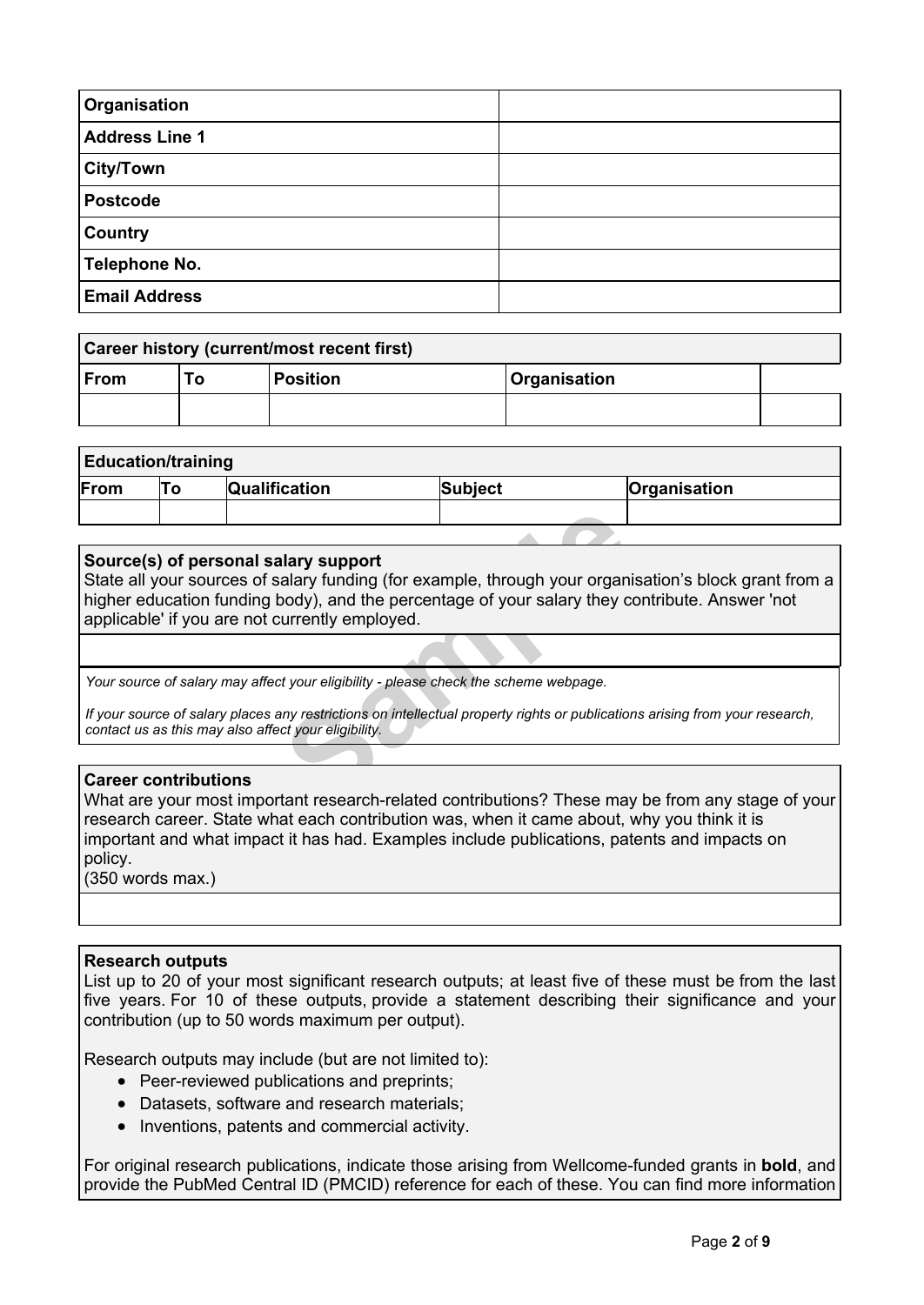on this in the guidance to this question.

Give the citation in full, including the title of paper and all authors (unless more than 10, in which case you may use 'et al', ensuring that your position as author remains clear). Citations to preprints must state "Preprint", the repository name and the articles persistent identifier (e.g. DOI).

*Include here systematic reviews (e.g. Cochrane Reviews) and meta analyses, but exclude abstracts and literature reviews. We encourage you to include articles published via open research publishing platforms, such as Wellcome Open Research, providing they have passed peer review.*

Only include preprints, complete manuscripts that have been submitted to a preprint repository or service (for example, bioRxiv, PeerJ Preprints, arXiv, SocArXiv or PsyArXiv), if they have a permanent identifier such as a DOI or arXiv *identifier.*

**How many peer-reviewed publications have you authored/co-authored?** Include systematic reviews and meta analyses but exclude abstracts and literature reviews.

*We encourage you to include articles published on open research publishing platforms, such as Wellcome Open Research, providing they have passed peer review.*

#### **Current and recent research funding (including Wellcome grants)**

List all research funding you have held in the last five years and any key funding before then.

arch funding (including Wellcome grants)<br>bu have held in the last five years and any key<br>State the name of the funder, name(s) of granth<br>ded (and how much of this you received), your<br>the percentage of your time spent on th List the most recent first. State the name of the funder, name(s) of grantholder(s), title of the project, total amount awarded (and how much of this you received), your role in the project, and the start and end dates. State the percentage of your time spent on the research; if the grant is active state the number of hours per week that you spend on the research.

Include details of any recurrent or core funding you have held. Explain your role in obtaining the funding. For example, whether you held them in your own right as lead applicant, coapplicant, or as part of a consortium.

We look at vour success in getting research funding when we assess your track record. We also want to understand how *this proposal is distinct from other funding you hold.*

# **Applicants**

An applicant is someone who has significant input into the project. We allow up to a maximum of ten applicants (lead *applicant plus up to nine other applicants).*

| 1                     |  |
|-----------------------|--|
| <b>Applicant</b>      |  |
| <b>Full Name</b>      |  |
| <b>Department</b>     |  |
| <b>Division</b>       |  |
| Organisation          |  |
| <b>Address Line 1</b> |  |
| <b>City/Town</b>      |  |
| <b>Postcode</b>       |  |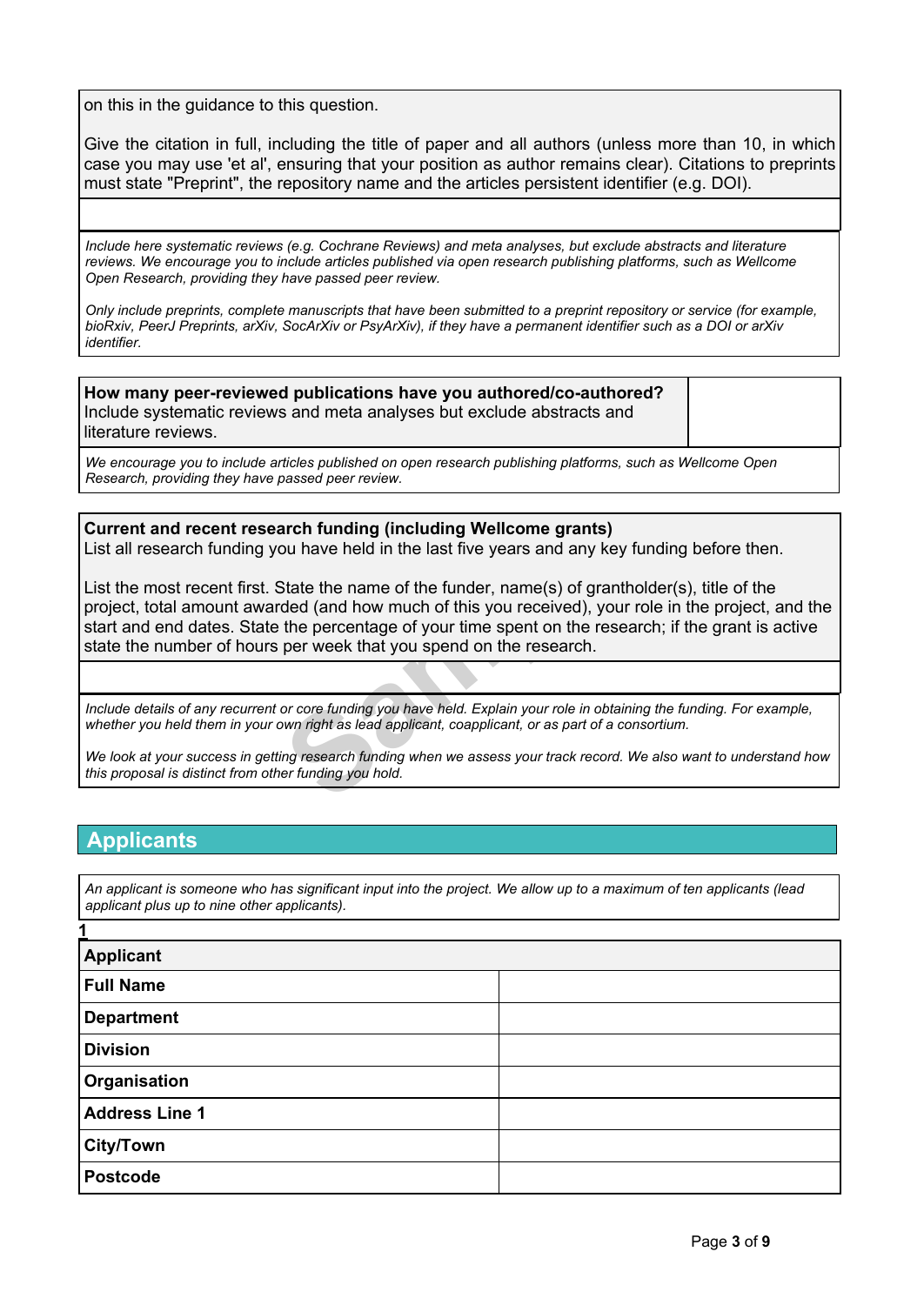| Country              |  |
|----------------------|--|
| Telephone No.        |  |
| <b>Email Address</b> |  |

| Career history (current/most recent first)                          |                                              |  |                                        |              |  |  |
|---------------------------------------------------------------------|----------------------------------------------|--|----------------------------------------|--------------|--|--|
| From                                                                | Т٥                                           |  | <b>Position</b><br><b>Organisation</b> |              |  |  |
| <b>Education/training</b>                                           |                                              |  |                                        |              |  |  |
| ∣From                                                               | <b>Qualification</b><br><b>Subject</b><br>Τo |  |                                        | Organisation |  |  |
| An applicant is someone who has significant input into the project. |                                              |  |                                        |              |  |  |

## **Source(s) of personal salary support**

State all your sources of salary funding (for example, through your organisation's block grant from a higher education funding body), and the percentage of your salary they contribute. Answer 'not applicable' if you are not currently employed.

*Your source of salary may affect your eligibility - please check the scheme webpage.*

If your source of salary places any restrictions on intellectual property rights or publications arising from your research, *contact us as this may also affect your eligibility.*

#### **Career contributions**

or eligibility - please check the scheme webpage.<br>
Samples restrictions on intellectual property rights or publication<br>
or your eligibility.<br> **Samples** includes the scheme about, it it has had. Examples include publication What are your most important research-related contributions? These may be from any stage of your research career. State what each contribution was, when it came about, why you think it is important and what impact it has had. Examples include publications, patents and impacts on policy.

(350 words max.)

#### **Research outputs**

List up to 20 of your most significant research outputs; at least five of these must be from the last five years. For 10 of these outputs, provide a statement describing their significance and your contribution (up to 50 words maximum per output).

Research outputs may include (but are not limited to):

- Peer-reviewed publications and preprints;
- Datasets, software and research materials;
- Inventions, patents and commercial activity.

For original research publications, indicate those arising from Wellcome-funded grants in **bold**, and provide the PubMed Central ID (PMCID) reference for each of these. You can find more information on this in the guidance to this question.

Give the citation in full, including the title of paper and all authors (unless more than 10, in which case you may use 'et al', ensuring that your position as author remains clear). Citations to preprints must state "Preprint", the repository name and the articles persistent identifier (e.g. DOI).

*Include here systematic reviews (e.g. Cochrane Reviews) and meta analyses, but exclude abstracts and literature reviews. We encourage you to include articles published via open research publishing platforms, such as Wellcome*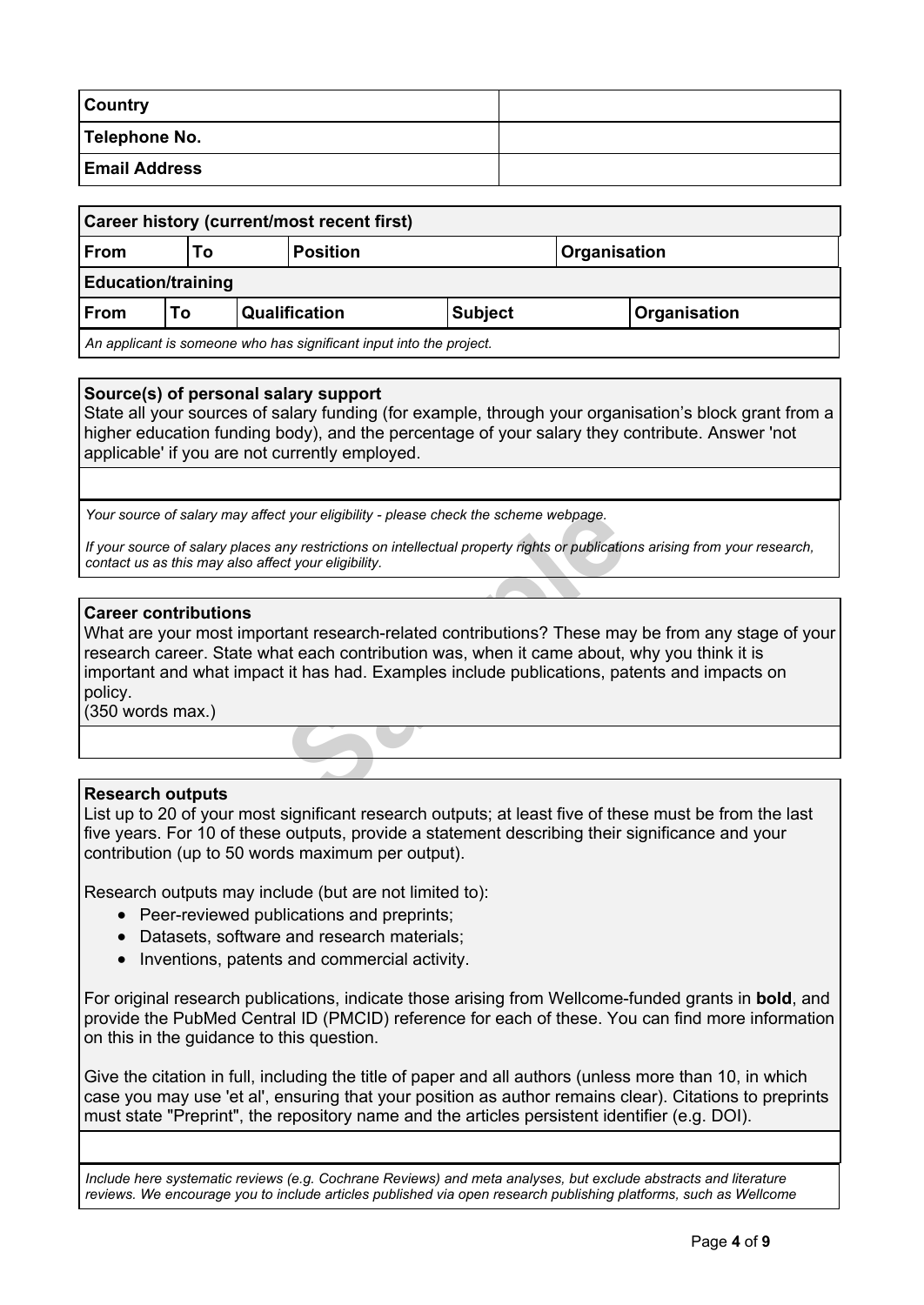*Open Research, providing they have passed peer review.*

Only include preprints, complete manuscripts that have been submitted to a preprint repository or service (for example, bioRxiv, PeerJ Preprints, arXiv, SocArXiv or PsyArXiv), if they have a permanent identifier such as a DOI or arXiv *identifier.*

**How many peer-reviewed publications have you authored/co-authored?** Include systematic reviews and meta analyses but exclude abstracts and literature reviews.

*We encourage you to include articles published on open research publishing platforms, such as Wellcome Open Research, providing they have passed peer review.*

**Current and recent research funding (including Wellcome grants)** List all research funding you have held in the last five years and any key funding before then.

List the most recent first. State the name of the funder, name(s) of grantholder(s), title of the project, total amount awarded (and how much of this you received), your role in the project, and the start and end dates. State the percentage of your time spent on the research; if the grant is active state the number of hours per week that you spend on the research.

or core funding you have held. Explain your role in obtain<br>bwn right as lead applicant, coapplicant, or as part of a co<br>ing research funding when we assess your track record. I<br>er funding you hold.<br>**Sample 1997-1998**<br>Sampl Include details of any recurrent or core funding you have held. Explain your role in obtaining the funding. For example, whether you held them in your own right as lead applicant, coapplicant, or as part of a consortium.

We look at your success in getting research funding when we assess your track record. We also want to understand how *this proposal is distinct from other funding you hold.*

# **Details of proposal**

#### **Summary**

Summarise the equipment, resource, technology, LPS core support, or LPS enabling structure requested. (200 words max.)

For core support for a Longitudinal Population Study, the balance of funds requested should be on creating/maintaining *the resource rather than doing research on the resource.*

Enabling structures for Longitudinal Population Studies could include, but are not limited to: 1) understanding the *acceptability and feasibility of creating integrated data resources for researchers, policy makers, participants, and* citizens; 2) defining new ethical and consent frameworks to enable data from multiple sources to be linked for research; 3) exploiting and extending existing governance frameworks for population-level datasets to allow LPS to gain access to additional sources; and 4) driving approaches to allow data interoperability, accessibility, and analysis (e.g. harmonising *and sharing data across different LPS).*

Biomedical Resource, Multi-user Equipment and Technology Development applicants only: **Outline the community need for the resource/technology/multi-user item of equipment**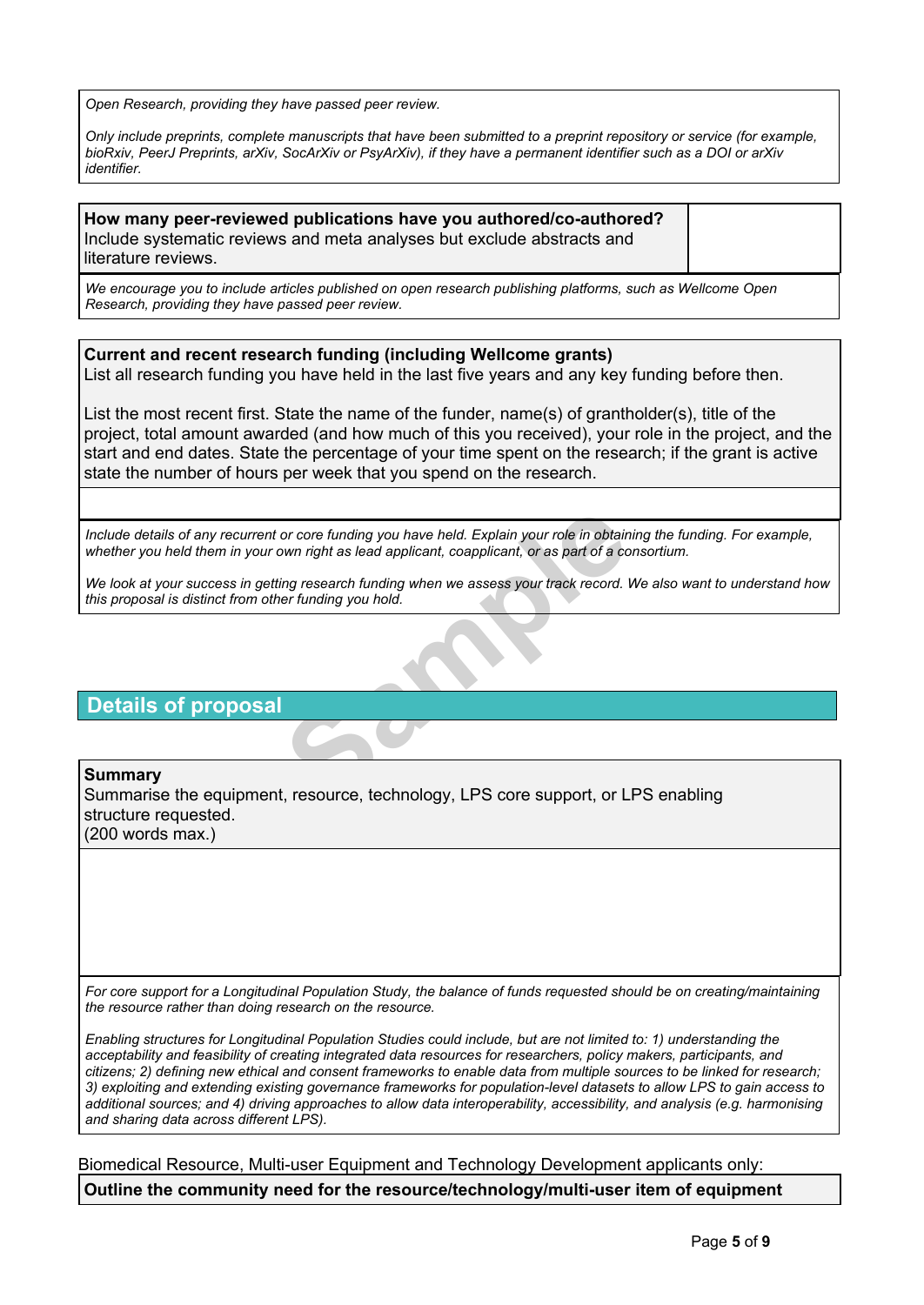List the names of potential users (including applicants) and indicate how the resource/technology/multi-user equipment will enhance their research. For non-applicants, state the employing organisation and main sources of funding.

We expect that the users of multi-user equipment will be primarily researchers funded by Wellcome. Where a significant proportion of users of the equipment are not funded by Wellcome, we expect applicants to seek financial contributions from alternative sources, including other funding bodies. (300 words max.)

LPS applicants only:

## **Outline the community need and value of the resource**

If you are applying for core support for an LPS, describe how it meets the quality criteria. Refer to the guidance for this question.

If you are applying for enhancing value for LPS, describe how it maximises the value of LPS and/or their data. Make sure you fully outline the methods and/or approaches you will be using. (1000 words max.)

support, along with associated methes, are detailed beloscribe how they will meet these criteria during the grant.<br>Reets the metrics associated with each criteria, though the metrics associated with each criteria, though t The quality criteria for LPS core support, along with associated metrics, are detailed below. At the preliminary application stage, core resources should describe how they will meet these criteria during the grant. Existing resources do not need to report on how well the LPS meets the metrics associated with each criiteria, though this will be required at the full *application stage.*

Criterion 1: A clear vision with unique scientific impact and potential - relating broadly to human health

- Describe the evidence that the LPS is, or will be, a valuable resource for the wider community, and outline how it is or will become a robust, cost-effective, and innovative way of answering a range of important research *questions*
- *A clear strategy outlining potential pathways to future impact*
- *For existing resources: describe the main impacts of the resource, which may be unique scientific findings, impact on policy and practice, or developing new scientific techniques.*

*Criterion 2: Robust leadership, management, training and governance structures*

- *Operational management with clear decision making structures and an appropriate balance of skills/responsibilities (e.g. project management, data management and access, sample maintenance, fieldwork, etc.)*
- *Scientific leadership with vision, credibility, and succession planning, within clear decision making structures*
- An engaged external advisory mechanism with a clear purpose, which is actively used for scientific advice and *horizon scanning, with membership of the advisory mechanism justified*

*Criterion 3: Effective recruitment, and rigorous data and sample quality*

- *Robust ethical oversight should be in place with ongoing engagement and appropriately phrased consent that is not too complicated*
- Participants should be representative as appropriate to the scientific purpose of study, and attrition rates closely *monitored to ensure that the resource remains scientifically useful*
- Collection of samples should be well justified and, where possible, all sample and assay handling should be performed in accredited facilities according to ISO standards. Where this is not possible, LPS should seek to *achieve standards equivalent to those of accredited units.*
- *All data should be obtained/linked using defined ethical, clinical and industry standards where available, and should be stored in accredited facilities with appropriate backup procedures. Where relevant, measures to ensure the security of shared data should also be in place.*
- A clear, transparent and justifiable policy with regard to return (or not) of findings to individual participants, and *this should be clearly articulated to participants.*

*Criterion 4: Organised data accessibility and sharing*

- *Information about available data should be clearly described and freely available (e.g. directory, website, platform)*
- *A data access management process should be in place, which should be proportionate and transparent*
- Optimum use of data and/or samples within the framework of an access management plan (e.g. % of approved *application with narrative and turnaround time)*
- *Breadth and scope of 'Declaration on Research Assessment (DORA)' outputs*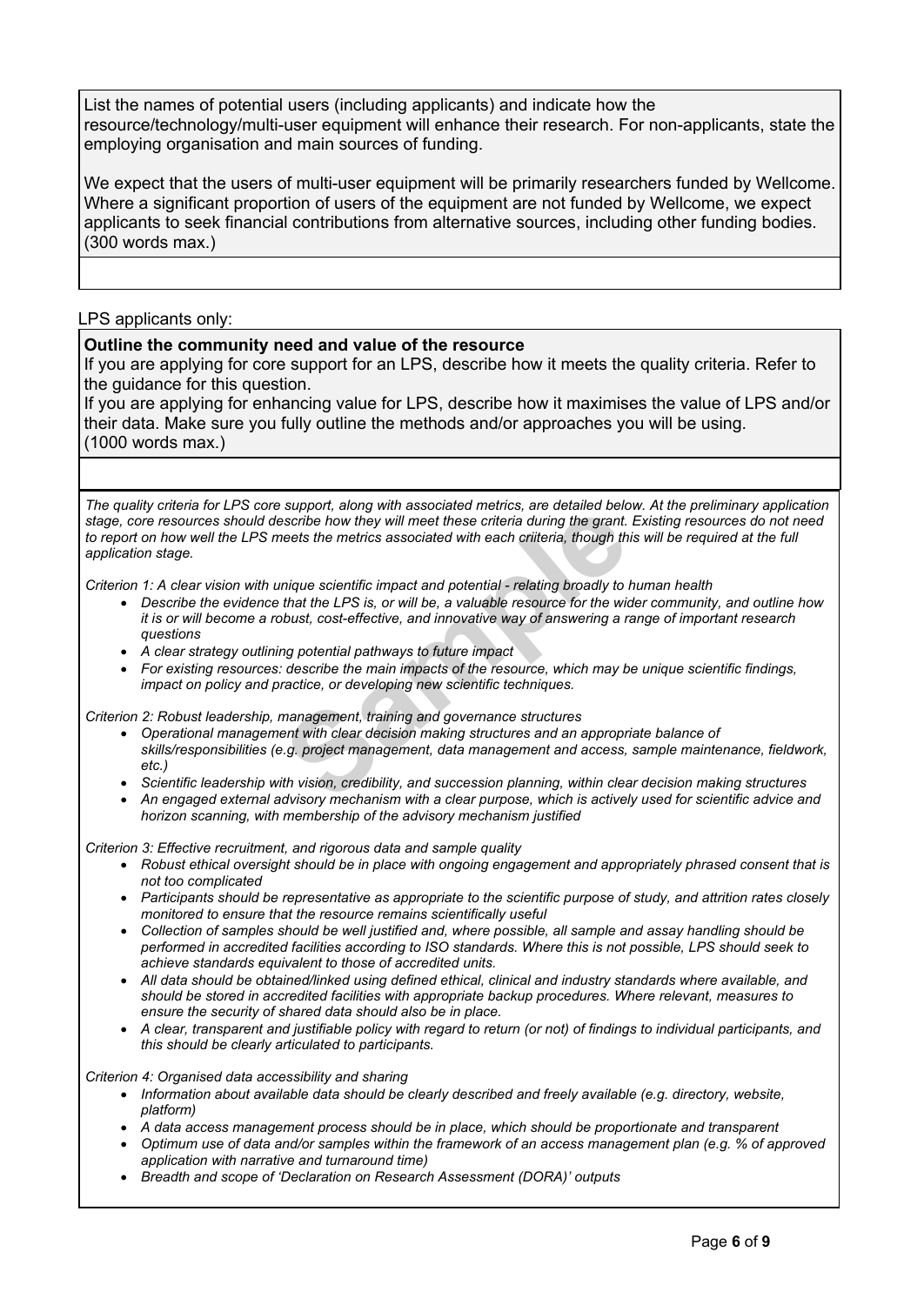Criterion 5: Maximised value through linkage with other data sources relevant to the scientific vision of the LPS

- *(Plans for) successful linkage to the range of data sources needed to achieve scientific vision*
- *(Plans for) the collection of appropriate consents to link to relevant data sources*
- *(Plans for) the collection of relevant data items to enable linkage with range of data sources*
- *Networks only: (Plans to) bring together data from member LPS to allow for standardised cross-LPS comparisons*
- *Networks only: (Plans to) share best practice through network*

*Criterion 6: Meaningful engagement with external stakeholders (including participants, wider public, industry, policy makers and practitioners) in the research process*

- *Effective two-way engagement between the study team and participants*
- *Where relevant, describe effective models of two-way engagement between the study team, the wider public, policy makers, practitioners, industry, and other LPS to maximise the impact of the resource*

## **Unmet need**

Provide details of similar resources/technologies/items of equipment/studies that are available to you (specifically for equipment, available either locally or nationally). Describe the unmet need(s) that this proposal will address.

(300 words max.)

#### *Guidance for LPS applicants*

Demonstrate the strategic context, including how it fits in the population research landscape, including other national and *international resources.*

## **Management**

ext, including how it fits in the population research landscale.<br> **Sample 19 and 19 and 19 and 19 and 19 and 19 and 19 and 19 and 19 and 19 and 19 and 19 and 19 and 19 and 19 and 19 and 19 and 19 and 19 and 19 and 19 and 1** Briefly describe how the equipment, resource, technology or LPS will be managed and plans for long term sustainability.

(300 words max.)

# **Related applications**

# **Is this a resubmission of an application submitted to Wellcome within the last 24 months?**

Contact us before resubmitting an application.

How is this application different? (200 words max.)

# **Approximate costs**

| <b>Currency requested</b> |
|---------------------------|
| Select the currency       |
| requested for award       |

Biomedical Resource, Technology Development and LPS applicants only:

#### **Summary of costs requested**

Provide an approximate budget. You should only include costs you are requesting from Wellcome. Do not include contributions from other sources.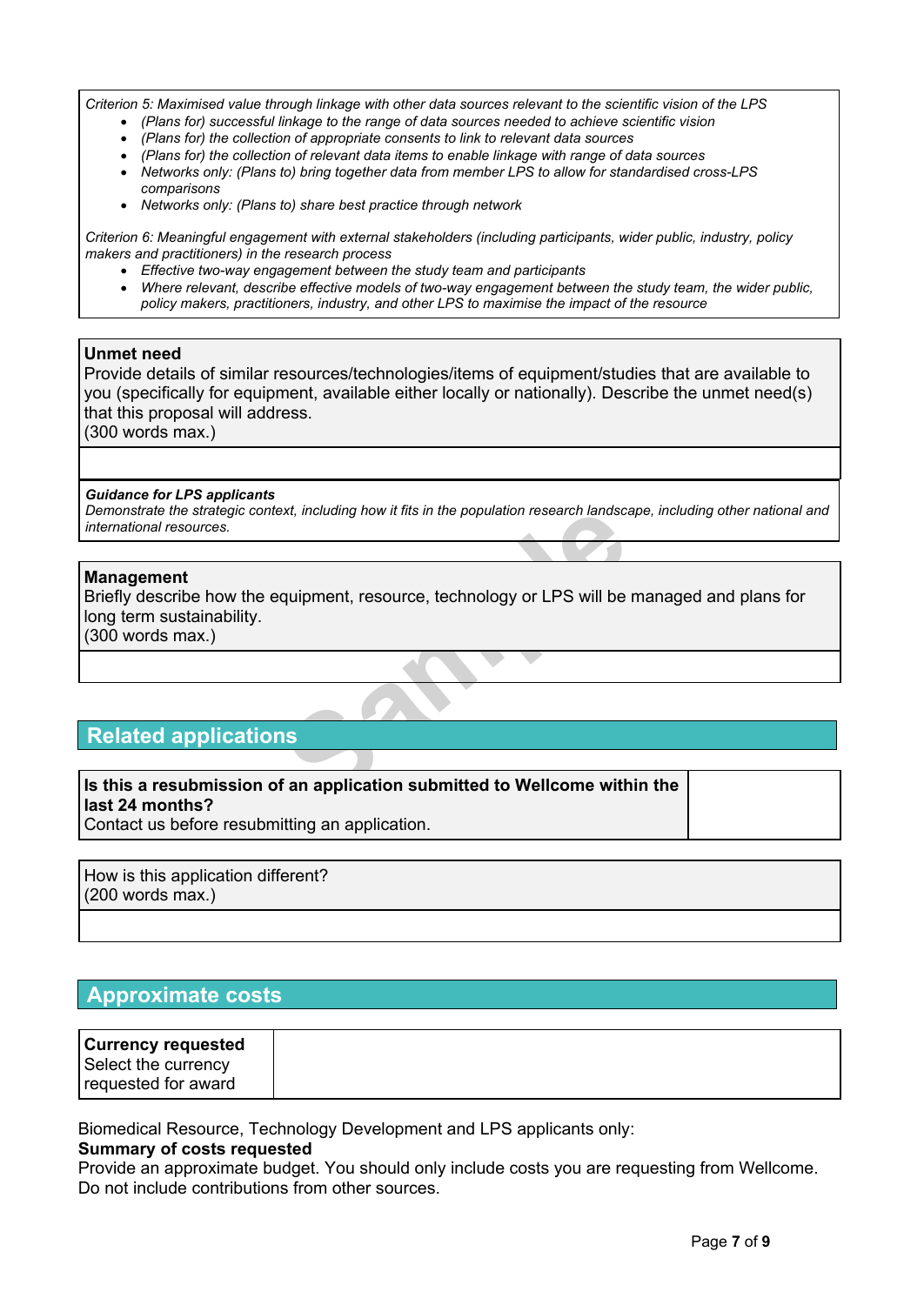# Salaries Materials and consumables Animals Equipment Miscellaneous (including travel costs) **Total** ()

For LPS core support, funds to allow the resource to meet the quality criteria can be requested. For both core support *and enabling structures, adequate project and data management resources should be built into the proposal.*

# Multi-user Equipment applicants only:

# **Summary of costs requested**

Provide an approximate budget. You should only include costs you are requesting from Wellcome. Do not include contributions from other sources.

| Salaries      |  |
|---------------|--|
| Equipment     |  |
| Miscellaneous |  |
| Total()       |  |

# **Contributions**

| Total()                                                                                                                                                                                                                                                                                                                                                                         |                            |                                 |       |                 |  |
|---------------------------------------------------------------------------------------------------------------------------------------------------------------------------------------------------------------------------------------------------------------------------------------------------------------------------------------------------------------------------------|----------------------------|---------------------------------|-------|-----------------|--|
| Technology Development, Multi-user Equipment and LPS applicants only:                                                                                                                                                                                                                                                                                                           |                            |                                 |       |                 |  |
| $ $ Contributions<br>List all financial contributions, or equivalent, the host organisation or other sources are providing.<br>Includes confirmed or potential co-funding.                                                                                                                                                                                                      |                            |                                 |       |                 |  |
| <b>Contributor</b>                                                                                                                                                                                                                                                                                                                                                              | Details of<br>contribution | <b>Confirmed or</b><br>expected | Value | <b>Currency</b> |  |
|                                                                                                                                                                                                                                                                                                                                                                                 |                            |                                 |       |                 |  |
| For multi-user equipment grants, we normally expect a contribution from the host organisation or other source. If a<br>complete piece of equipment costs £100,000 or more, we expect a contribution of at least 25%. Contributions are not<br>limited to cash and can include appropriate benefits in kind, such as refurbishment or the underwriting of a key support<br>post. |                            |                                 |       |                 |  |

*We expect equipment to be used primarily (but not exclusively) by Wellcome Trust-funded researchers. Where a* significant proportion of users of the equipment are not funded by us, we expect applicants to seek an appropriate *financial contribution from alternative sources, including other funding bodies.*

# **Brief justification for financial support requested**

For example, where salary support is requested, detail the types of posts that these costs relate to. (200 words max.)

# **Institutional support**

# **Supporting statement from host organisation**

Attach a supporting statement from the host organisation, signed by an appropriate senior authority. This should state the contributions, financial or otherwise, that will be provided by the organisation and/or other sources, if appropriate.

For **biomedical resource and LPS** grant applications, ensure that the statement demonstrates the